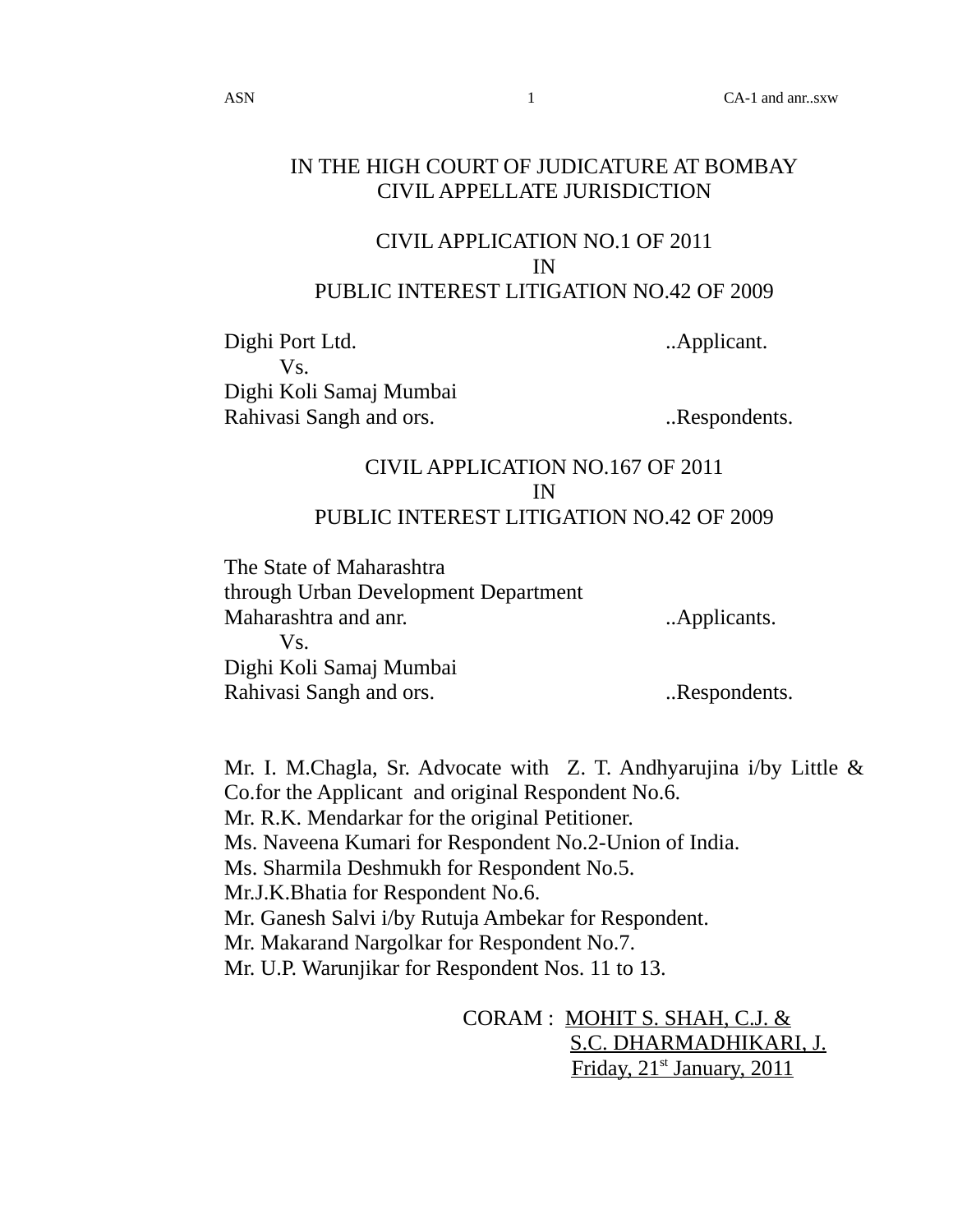$PC:$ 

While disposing of Public Interest Litigation No.42 of 2009 this Court had given specific directions in the following terms.

> "For the reasons afore recorded, the Public Interest Litigation is disposed of with a specific direction that Respondent No.6 in particular and all the Authorities including the Central Government and the Maharashtra Control Pollution Board to ensure that the water supply scheme should be fully implemented within a period of six months from today and so should be the scheme for electricity supply as required under the conditions. In any case there shall be a prohibition upon all the Respondents from commissioning the project at the Port without fully satisfying these conditions. Rule discharged but subject to above directions".

2 Civil Application No.1 of 2011 is filed by Dighi Port Limited for modification of the order dated  $9<sup>th</sup>$  July, 2009 passed in PIL No.42 of 2009 to the extent that the applicant be directed to follow up with the concerned authorities for implementation of the scheme of drinking water supply to the villages and for permission to commission the port and for clarification that the direction regarding electricity supply is for the project and not for the villages.

3 Civil Application No.167 of 2011 is filed by State of Maharashtra and collector, Raigad for extension of above time limit by a period of atleast 18 months from the date on which the work order is issued for implementation of water scheme.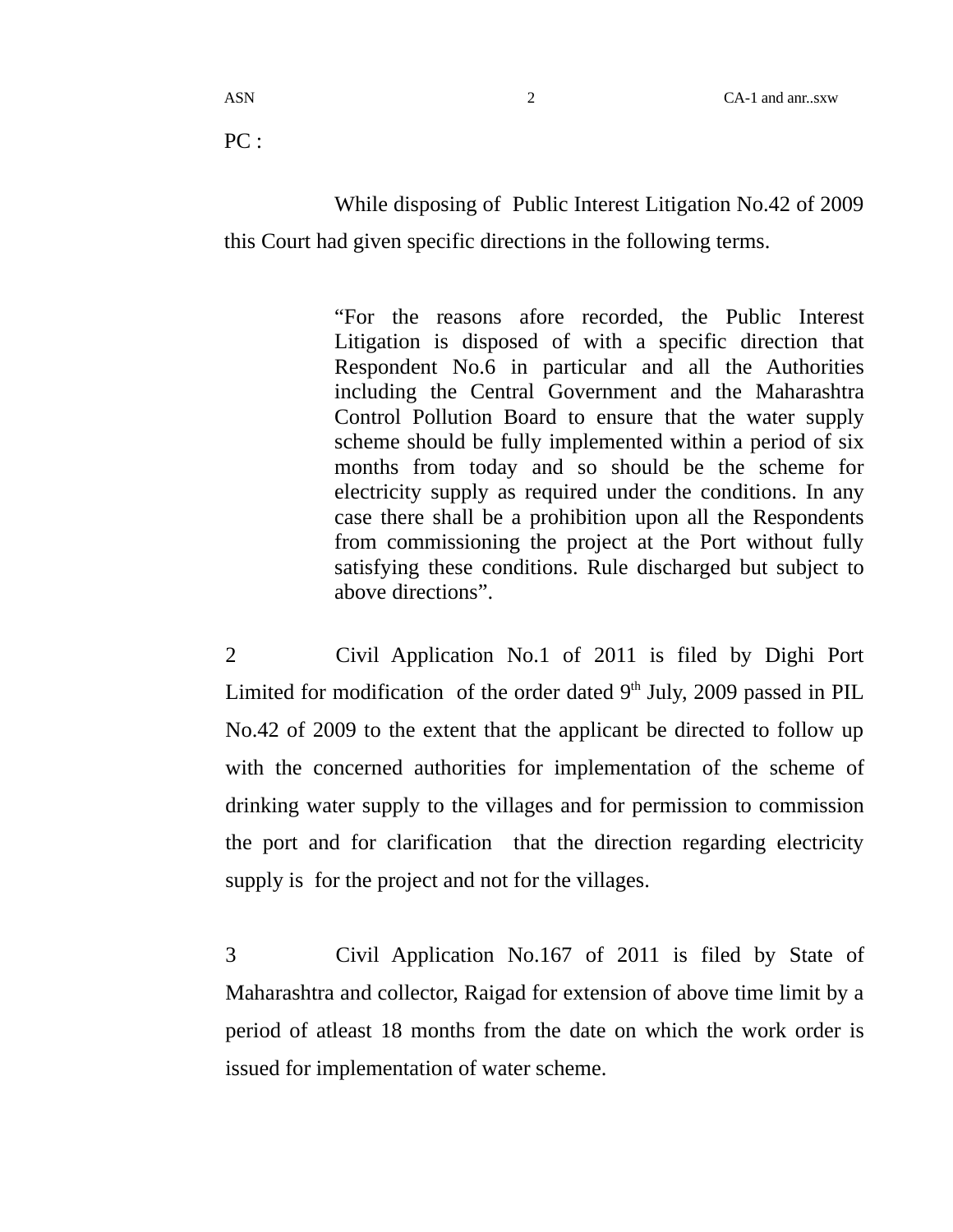4 The reasons given in the application do not show that the authorities have taken the matter with the urgency which it deserved. It is however, now stated that the agreement is arrived at between the Government and Dighi Port Ltd. on  $22<sup>nd</sup>$  July, 2010 for implementation of the water scheme at cost of Rs.826.25 lacs, out of which Government has sanctioned Rs.164.45 lacs, the Dighi Port Ltd. shall bear cost of Rs.579.09 lacs and the Maharahstra Jeevan Pradhikaran will bear cost of Rs.82.62 lacs. The Scheme is to be implemented by Maharashtra Jeevan Pradhikaran. Accordingly tender notice was issued on  $7<sup>th</sup>$  October, 2010 and the Dighi Port Ltd. has deposited the first instalment amount of Rs.145 lacs with the Maharashtra Jeevan Pradhikaran. The estimated time for completion of the project is 18 months. The tender received is for more than 40% of the estimated tender amount and therefore, the tender has been forwarded to the Tender Committee on  $9<sup>th</sup>$  December, 2010. It is therefore, prayed that after the work order is issued, a period of 18 months is necessary to install the water supply scheme and to make it fully operational.

5 Mr. Iqbal Chagla, learned counsel for Dighi Port Ltd. submits that Dighi Port Ltd. has always shown its readiness and willingness to make necessary contributions for installation and implementation of the water supply scheme and therefore, Dighi Port Ltd. which has already made all the necessary arrangements for commissioning the port should not be further prevented from commissioning the same .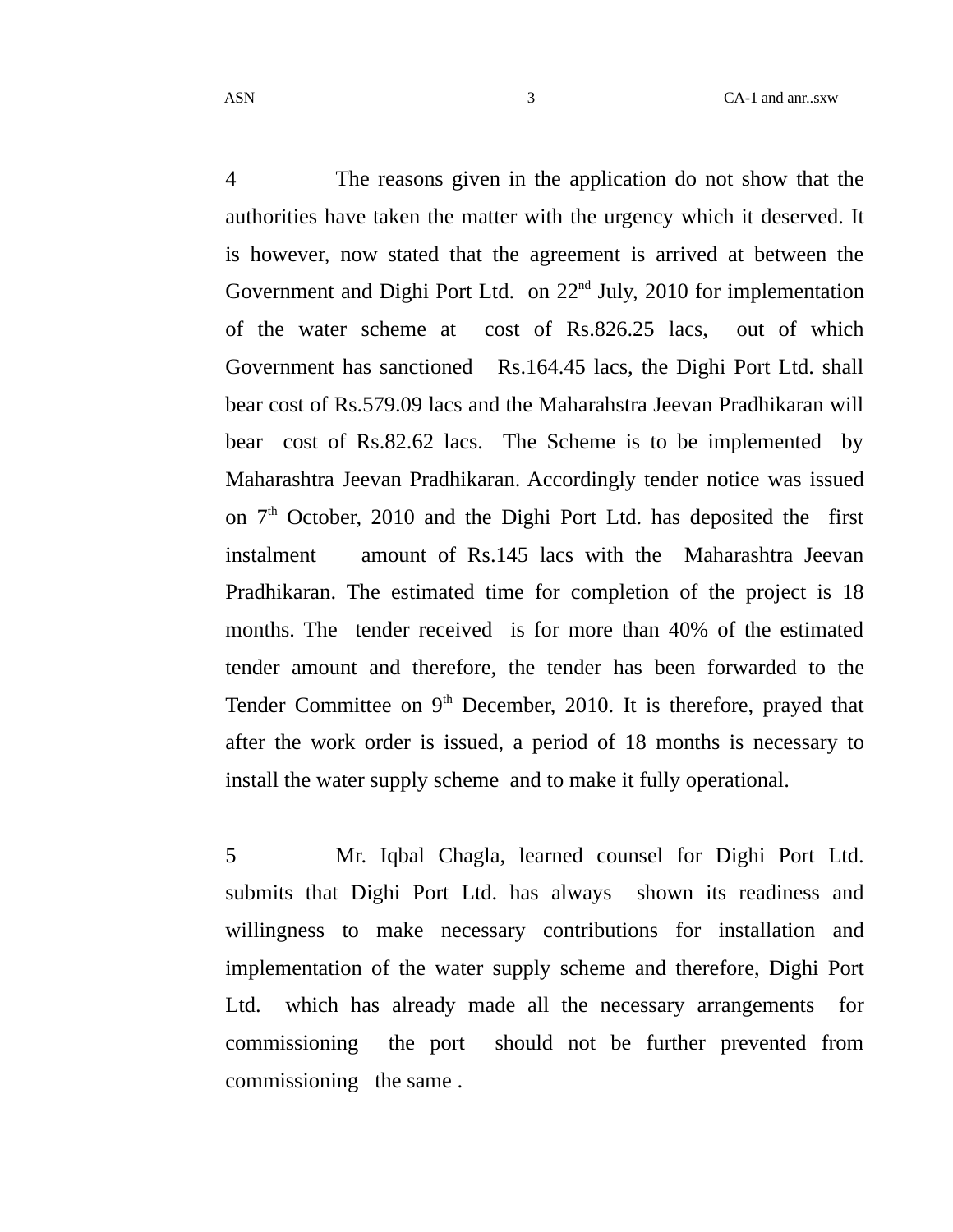6. The learned counsel for the writ petitioner in PIL, however, submits that the villagers of Dighi have been suffering on account of delay in installation of the water supply scheme and on account of interruption of electricity supply. It is submitted that the Court had granted respondents only six months time from  $9<sup>th</sup>$  July, 2009. By now 18 months time has already lapsed and the villagers are asked to wait for further period of 18 months, making it 36 months from the date of the judgment. It is also submitted that Dighi Port Ltd. has been providing only five water tankers per day which can never be sufficient for the population of about 12,000. It is, therefore, vehemently submitted by the learned counsel for the petitioner that Dighi Port Ltd. should at least supply 200 water tankers per day. It is also submitted that Dighi Port Ltd. be also required to provide for generator for uninterrupted electricity supply.

7 In response to the above, Mr. Iqbal Chagla, learned counsel for the Dighi Port Ltd. states that Dighi Port Ltd. is ready to supply 200 water tankers per day, if required, but it will start supplying 100 water tankers per day immediately. .

8 Having heard the learned counsel for the parties, we grant extension as prayed for by the State and also accept the request made on behalf of the Dighi Port Limited that Dighi Port Limited may be permitted to be commission the port, subject to compliance with the following conditions:-